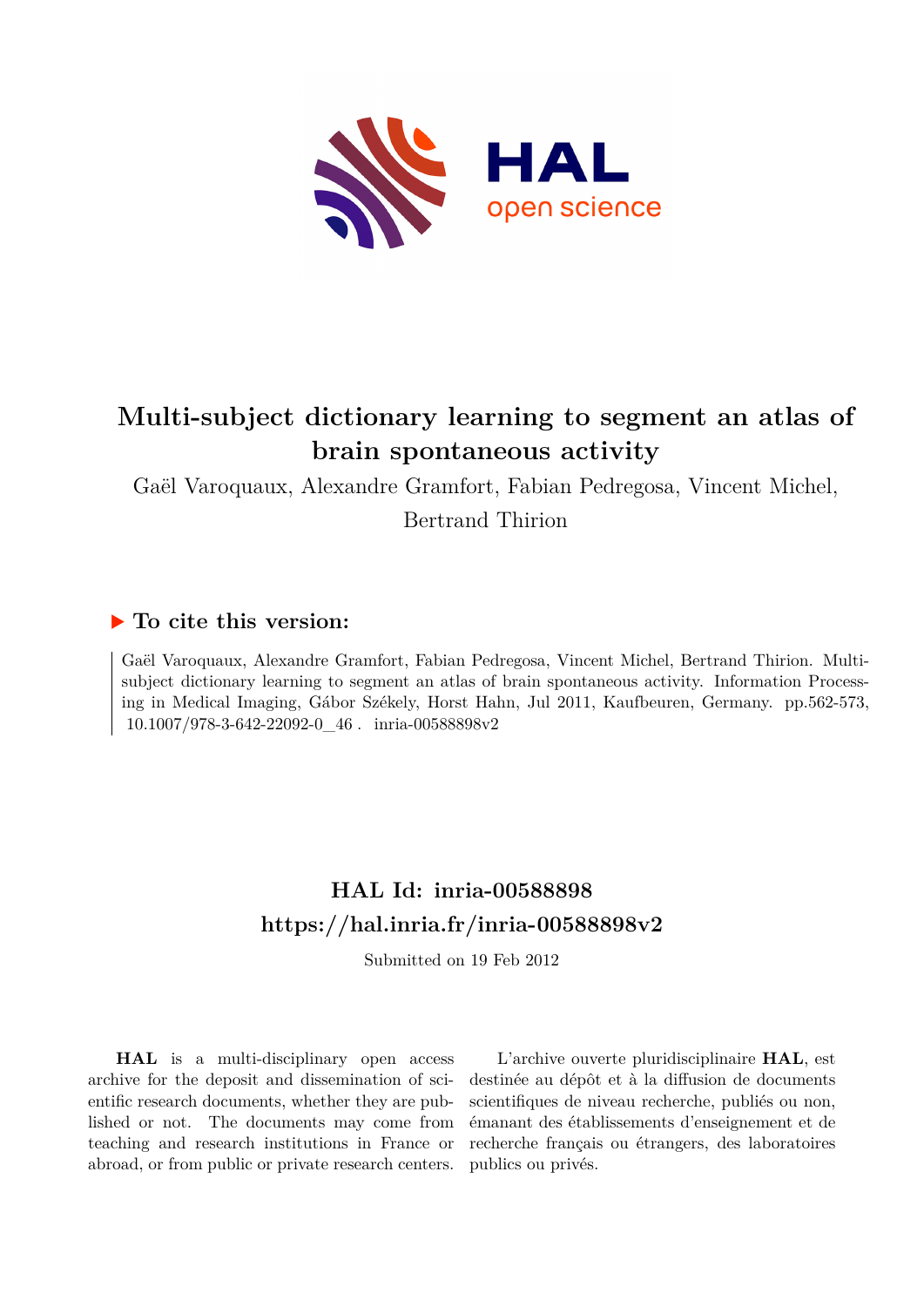# Multi-subject dictionary learning to segment an atlas of brain spontaneous activity

G. Varoquaux<sup>123</sup>, A. Gramfort<sup>23</sup>, F. Pedregosa<sup>23</sup>, V. Michel<sup>23</sup>, B. Thirion<sup>23</sup>

<sup>1</sup> INSERM U992 Cognitive Neuroimaging unit,

2 INRIA, Parietal team, Saclay, France

<sup>3</sup> LNAO/NeuroSpin, CEA Saclay, Bat. 145, 91191 Gif-sur-Yvette, cedex France

Abstract. Fluctuations in brain on-going activity can be used to reveal its intrinsic functional organization. To mine this information, we give a new hierarchical probabilistic model for brain activity patterns that does not require an experimental design to be specified. We estimate this model in the dictionary learning framework, learning simultaneously latent spatial maps and the corresponding brain activity time-series. Unlike previous dictionary learning frameworks, we introduce an explicit difference between subject-level spatial maps and their corresponding population-level maps, forming an atlas. We give a novel algorithm using convex optimization techniques to solve efficiently this problem with non-smooth penalties well-suited to image denoising. We show on simulated data that it can recover population-level maps as well as subject specificities. On resting-state fMRI data, we extract the first atlas of spontaneous brain activity and show how it defines a subject-specific functional parcellation of the brain in localized regions.

# 1 Introduction

The study of intrinsic brain functional organization via distant correlations in the fluctuations of brain signals measured by functional Magnetic Resonance Imaging (fMRI) is receiving increasing interest. In particular, the 1000 Functional Connectomes project aims at parceling the brain in functional regions and then at studying the correlation structure of brain function across these nodes [5]. Independent Component Analysis (ICA) is the most popular data-driven approach to analyze spontaneous activity, as it has been shown to extract interpretable spatial patterns [3] that are reproducible across subjects [9]. They form networks of functional regions that are also found in task-driven studies [23].

From a medical point of view, the development of statistically-controlled analysis of brain spontaneous is interesting as it can lead to new diagnostic or prognostic tools applicable on impaired patients. In particular, correlations in the functional signal between predefined regions have been shown to contain markers of post-stroke functional reorganization [25]. However, inferences drawn from these regions depends on the targeted regions, and on their precise delineation. In addition, subject-to-subject local variability, for instance in functional topography, may confound the changes in long-distance interactions.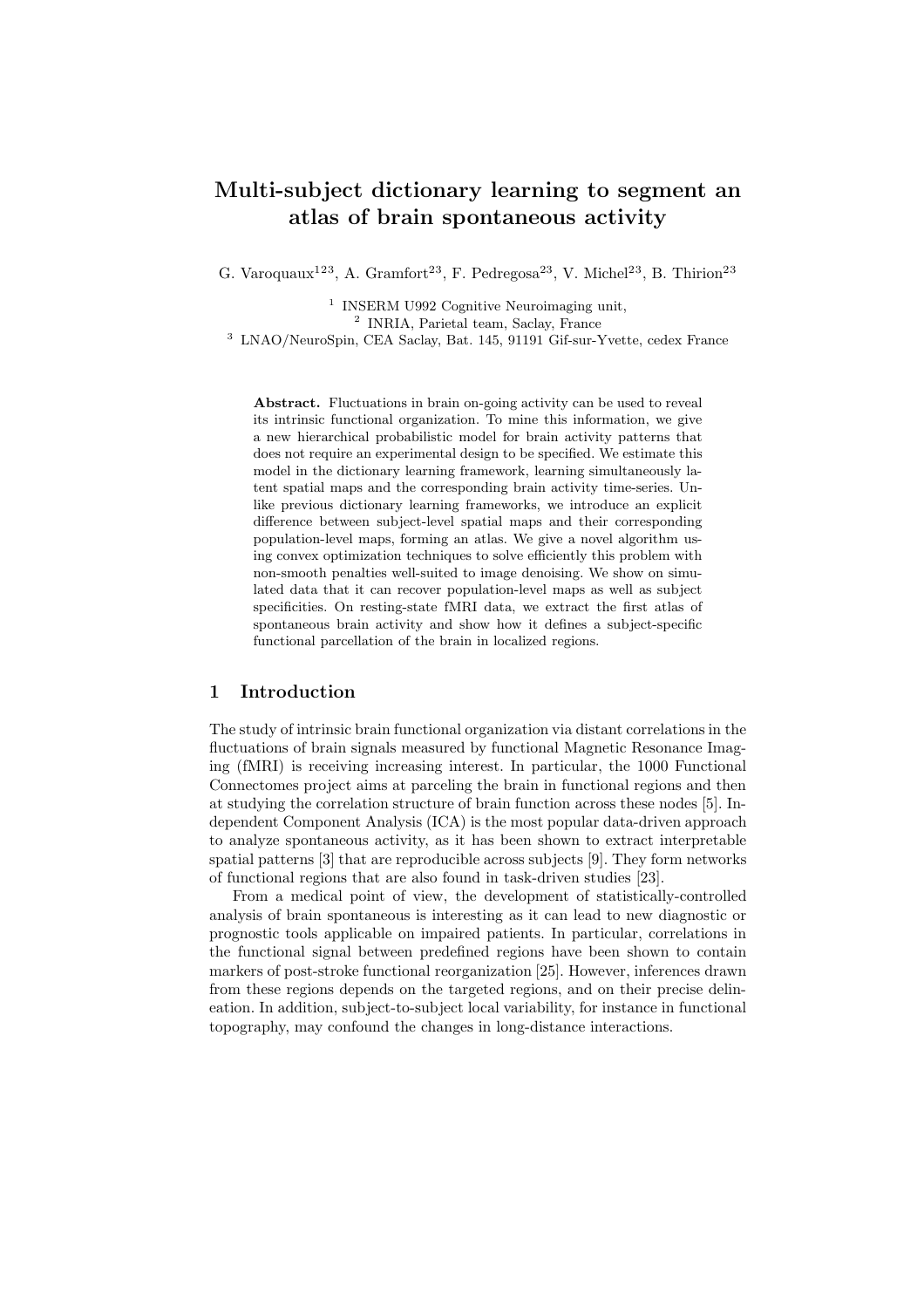We address the segmentation of functional regions directly from the fMRI signal. The challenge stems from the lack of salient features in the original signal, as well as the lack of a controlled experimental design to perform model fitting as in task-driven fMRI experiments. In particular, it is difficult to optimize the parameters (dimension and regularization) of the models, hence to obtain an arguably faithful and meaningful representation of this data. ICA tackles these difficulties by estimating a mixing matrix to minimize the mutual information between the resulting spatial components. Departing from ICA, [12] performs segmentation by clustering the time series through a mixture model. However, these approaches lack an explicit noise model and do not take into account the subject-to-subject variability nor the spatial structure of the signal. In this paper, we formulate the problem in the dictionary learning framework and reject observation noise based on the assumption that the relevant patterns are spatially sparse [10, 26], and we focus on the choice of the involved parameters. The paper is organized as follows: we give in section 2 a two-level probabilistic model that involves subject-specific spatial maps as well as population-level latent maps, and in section 3 an associated efficient learning algorithm. In section 4 we describe how to set the model parameters from the data. In section 5, we study different learning schemes on synthetic data with simulated inter-individual variability. Finally, in section 6 we apply the method to learning a detailed population-level atlas of regions describing spontaneous activity as recorded in fMRI.

## 2 Multi-subject decomposition model for brain activity

Problem statement We consider a dataset of brain signal time series of length n for S subjects, measured on p voxels:  $\{Y^s \in \mathbb{R}^{n \times p}, s = 1...S\}$ . We stipulate that the corresponding 3D images are the observation of  $k$  spatial latent factors  $\mathbf{V}^s \in \mathbb{R}^{p \times k}$ , that characterize functional processes or structured measurement artifacts, and associated time series  $\mathbf{U}^s \in \mathbb{R}^{n \times k}$ :  $\mathbf{Y}^s \approx \mathbf{U}^s \mathbf{V}^{sT}$ . We are interested in the study of resting state, or on-going activity, for which no experimental design can be used to model time-courses, thus we propose to learn  $\mathbf{U}^s$  and  $V^s$  simultaneously, a problem known as dictionary learning, or linear signal decomposition [7, 17].

Generative model In the case of a multi-subject dataset, we give a hierarchical probabilistic model for dictionary learning. Following the standard dictionary learning model, the data observed for each subject is written as the linear combination of subject-specific dictionary elements, that are spatial maps  $V_s$ . For resting-state brain activity, we do not model the loadings  $U_s$  themselves, but their covariance.

$$
\forall s \in \{1...S\}, \mathbf{Y}^s = \mathbf{U}^s \mathbf{V}^{s} + \mathbf{E}^s, \qquad \mathbf{E}^s \sim \mathcal{N}(0, \sigma \mathbf{I}), \qquad \mathbf{U}^s \sim \mathcal{N}(0, \Sigma_{\mathbf{U}}) \tag{1}
$$

In addition, the subject-specific maps  $V_s$  are generated from population-level latent factors, the spatial patterns written as brain maps V:

$$
\forall s \in \{1...S\}, \mathbf{V}^s = \mathbf{V} + \mathbf{F}^s, \qquad \qquad \mathbf{F}^s \sim \mathcal{N}(0, \zeta \mathbf{I}) \tag{2}
$$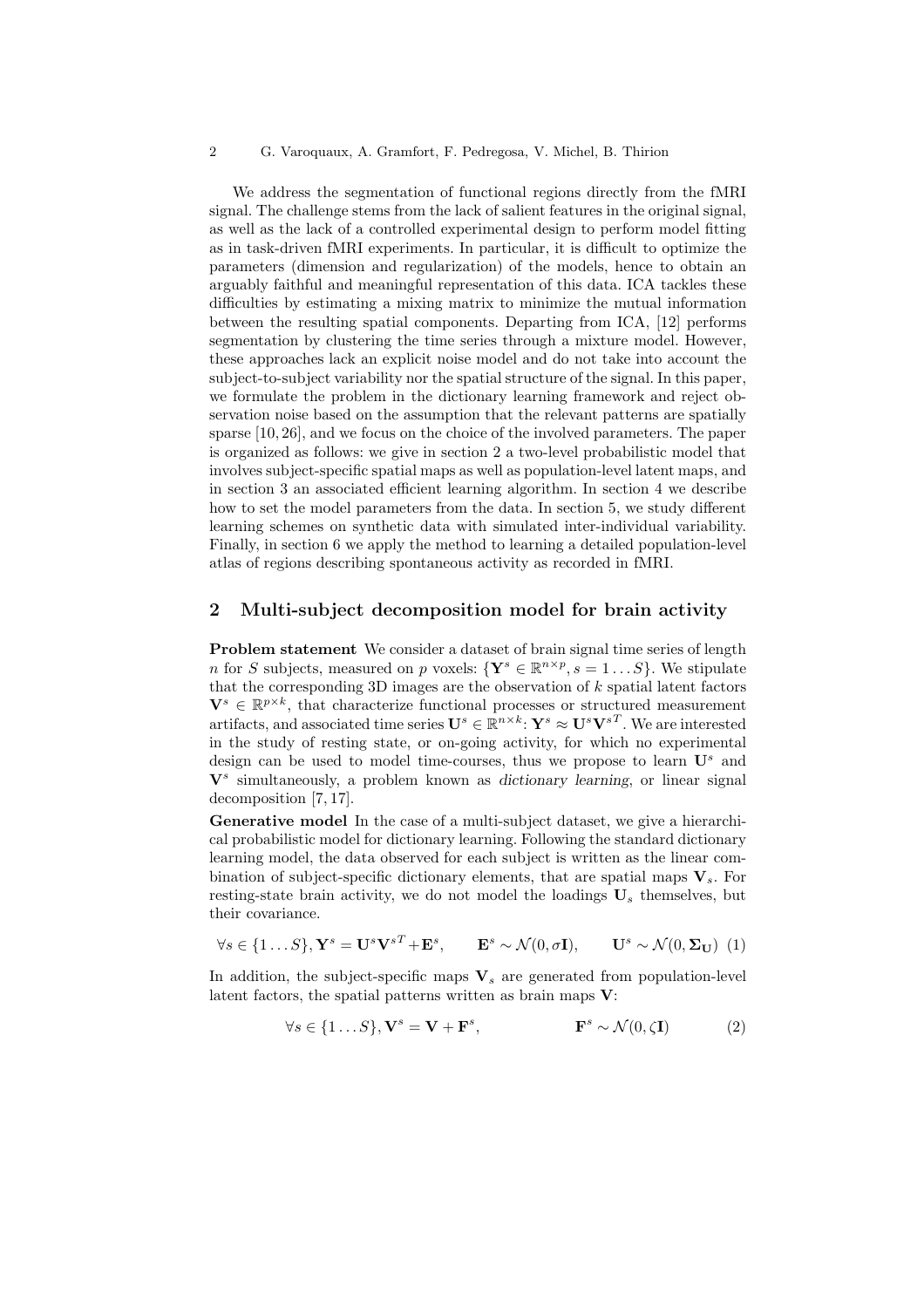Finally, we specify the prior distribution on  $V: \mathcal{P}(V) \propto \exp(-\xi \Omega(V))$ , where  $\Omega$  is typically a norm or a quasi-norm.

**Relation to existing models** With  $\zeta = 0$ , the model identifies  $V^s$  with V: all latent factors are the same across subjects. In this context, if the prior on  $V$  is un-informative, the model boils down to a principal component analysis (PCA) on the concatenated  $\mathbf{Y}^s$ . For a Laplace prior, we recover probabilistic formulation of a standard sparse  $\ell_1$ -penalized PCA [22]. More generally, in this framework, sparsity-inducing priors give rise to a family of probabilistic projection models [1]. Our multi-subject model however differs from generalized canonical correlation analysis [16], and its sparse variants [1], as these approaches do not model subject-specific latent factors and thus do not allow for two levels of variance. Note that, for multi-subject studies, non-hierarchical models based on PCA and ICA impose orthogonality constraints on the loadings at the group level, and thus introduce a unnatural constraint on the  $\mathbf{U}^s$  across the different subjects.

ICA can be formulated in a maximum likelihood approach [4] and thus falls in the same general class of non-hierarchical dictionary learning models [17]. However, as ICA disregards explained variance, it leads to improper priors on  $V$  and requires the use of a PCA pre-processing step to estimate the noise<sup>4</sup> [3]. In neuroimaging, multi-subject dictionary learning using a fixed group model  $(\zeta = 0)$  in combination with ICA is popular, and called *concatenated ICA* [6]. In the experimental section of this paper, we will focus on the use of proper priors on V based on sparsity-inducing norms  $\Omega$ , such as the  $\ell_1$  norm. They are known to be efficient in terms of separating signal from noise, in the supervised settings [27], and lead to tractable optimizations that are convex, though non-smooth.

# 3 Optimization strategy for efficient learning

We now present a new algorithm to efficiently estimate from the data at hand the model specified by Eq. (1) and (2). In the following, we call this problem Multi-Subject Dictionary Learning (MSDL). In the maximum a posteriori (MAP) estimation framework, we learn the parameters from the data by maximizing the sum of the log-likelihood of the data given the model, and penalization terms that express our hierarchical priors. In addition, as the variance of the grouplevel residuals in Eq. (2) could be arbitrarily shrunk by shrinking the norm of  $V$ , we impose an upper bound on the norm of the columns of  $U^s$ :

$$
(\mathbf{U}^s, \mathbf{V}^s)_{s \in \{1...S\}}, \mathbf{V} = \operatorname*{argmin}_{\mathbf{U}^s, \mathbf{V}^s, \mathbf{V}} \mathcal{E}(\mathbf{U}^s, \mathbf{V}^s, \mathbf{V}), \qquad \text{s.t. } \|\mathbf{u}_l^s\|_2^2 \le 1
$$
 (3)

with 
$$
\mathcal{E}(\mathbf{U}^s, \mathbf{V}^s, \mathbf{V}) = \sum_{s=1}^S \frac{1}{2} \left( \|\mathbf{Y}^s - \mathbf{U}^s \mathbf{V}^{sT}\|_{\text{Fro}}^2 + \mu \|\mathbf{V}^s - \mathbf{V}\|_{\text{Fro}}^2 \right) + \lambda \Omega(\mathbf{V}),
$$

where  $\mu = \frac{\sigma}{\zeta}$  and  $\lambda = \frac{\sigma}{\xi}$ . The optimization problem given by Eq. (3) is not jointly convex in  $\mathbf{U}^s$ ,  $\mathbf{V}^s$ , and  $\mathbf{V}$ , however it is separately convex in  $\mathbf{V}^s$  and  $(\mathbf{U}^s, \mathbf{V})$ . Our

<sup>4</sup> There exist noisy ICA approaches, but they all assume that the contribution of the noise to the observed data is small.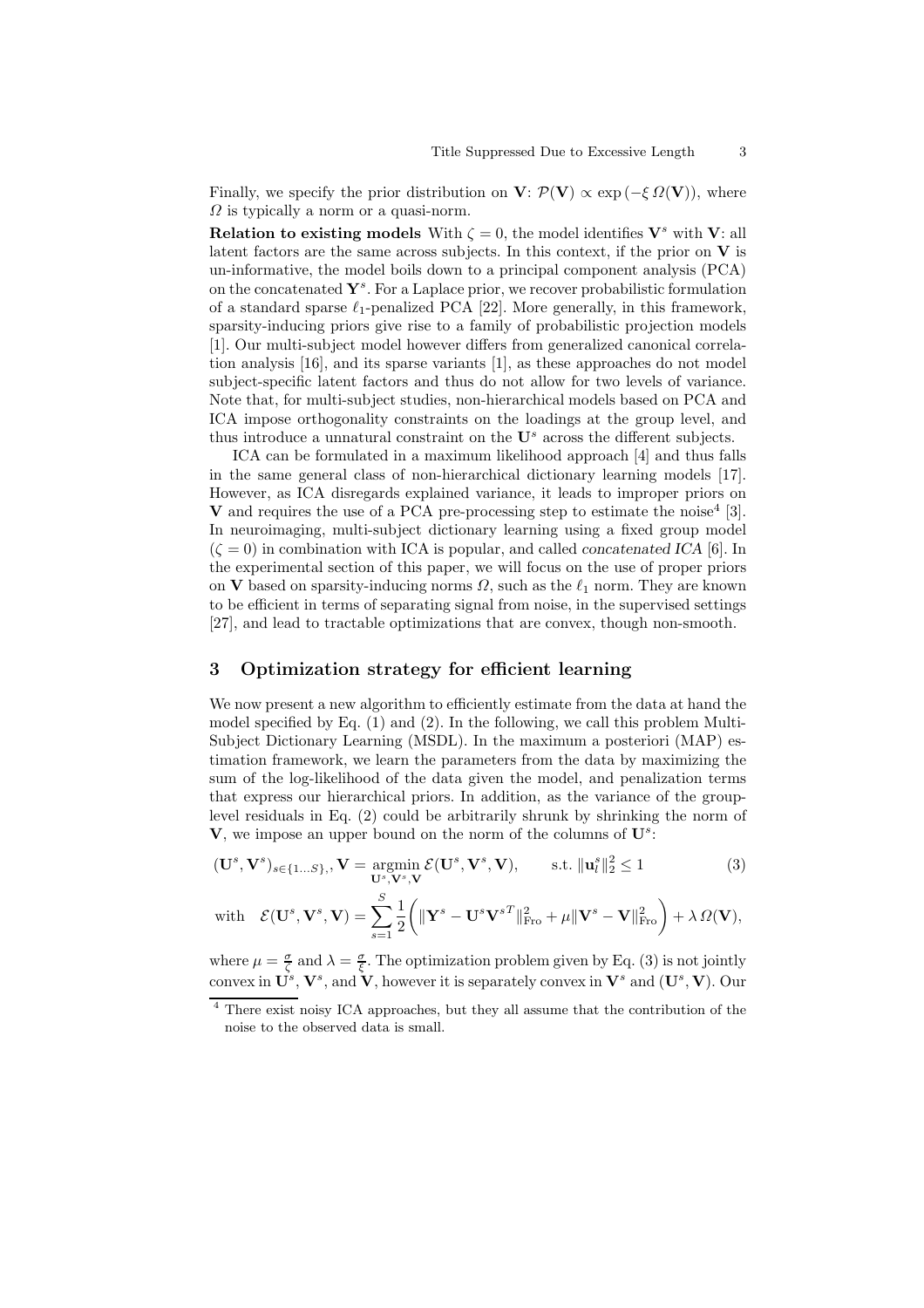optimization strategy relies on alternating optimizations of  $V^s$ ,  $U^s$ ,  $V$ , keeping other parameters constant. In the following we give the mathematical analysis of the optimization procedure; the exact operations are detailed in algorithm 1.

Following [18], we use a block coordinate descent, to minimize  $\mathcal E$  as a function of  $U_s$ . Solving Eq. (3) as a function of  $V^s$  corresponds to a ridge regression problem on the variable  $(\mathbf{V}^s - \mathbf{V})^T$ , the solution of which can be computed efficiently (line 9, algorithm 1). Minimizing  $\mathcal E$  as a function of **V** corresponds to minimizing  $\sum_{s=1}^{S} \frac{1}{2} ||\mathbf{v}^s - \mathbf{v}||_2^2 + \frac{\lambda}{\mu} \Omega(\mathbf{v})$  for all column vectors **v** of **V**. The solution is a proximal operator [8], as detailed in lemma 1.

**Lemma 1.** 
$$
\underset{\mathbf{v}}{\operatorname{argmin}} \left( \sum_{s=1}^{S} \frac{1}{2} \|\mathbf{v}^{s} - \mathbf{v}\|_{2}^{2} + \gamma \Omega(\mathbf{v}) \right) = \underset{\gamma_{/S}}{\operatorname{prox}} \overline{\mathbf{v}}, \text{ where } \overline{\mathbf{v}} = \frac{1}{S} \sum_{s=1}^{S} \mathbf{v}^{s}.
$$

The proof of lemma 1 follows from the fact that  $\sum_{s=1}^{S} ||\mathbf{v}^s - \mathbf{v}||_2^2 = S \sum_{s=1}^{S} ||\bar{\mathbf{v}} - \bar{\mathbf{v}}||_2^2$  $\mathbf{v}\Vert_2^2 + \sum_{s=1}^S \Vert \mathbf{\bar{v}} - \mathbf{v}^s \Vert_2^2$ , as the second term at the right hand side is independent from v, the minimization problem simplifies to minimizing the first term, which corresponds to the problem solved by the proximal operator on  $\bar{\mathbf{v}}$ .

Algorithm 1 Solving optimization problem given in Eq. (3)

**Input:**  $\{Y^s \in \mathbb{R}^{n \times p}, s = 1, ..., S\}$ , the time series for each subject; k, the number of maps; an initial guess for  $V$ .

**Output:**  $\mathbf{V} \in \mathbb{R}^{p \times k}$  the group-level spatial maps,  $\{\mathbf{V}^s \in \mathbb{R}^{p \times k}\}\$  the subject-specific spatial maps,  $\{U^s \in \mathbb{R}^{n \times k}\}\$  the associated time series.

1:  $E_0 \leftarrow \infty$ ,  $E_1 \leftarrow \infty$ ,  $i \leftarrow 1$  (initialize variables). 2:  $\mathbf{V}^s \leftarrow \mathbf{V}, \quad \mathbf{U}_s \leftarrow \mathbf{Y}^s \mathbf{V} (\mathbf{V}^T \mathbf{V})^{-1}, \quad \text{for } s = 1...S$ 3: while  $E_i - E_{i-1} > \varepsilon E_{i-1}$  do<br>4: for s=1 to S do for  $s=1$  to S do 5: for  $l=1$  to k do 6: Update  $\mathbf{U}^s$ : :  $\mathbf{u}_l^s \leftarrow \mathbf{u}_l^s + ||\mathbf{v}_l^s||_2^{-2} (\mathbf{Y}^s - \mathbf{U}^s \mathbf{V}^{sT}) \mathbf{v}_l^s$  (following [15])  $7:$  $\mathbf{u}_l^s \leftarrow \mathbf{u}_l^s / \max(\|\mathbf{u}_l^s\|_2, 1)$ 8: end for 9: Update  $\mathbf{V}^s$  (ridge regression):  $\mathbf{V}^s \leftarrow \mathbf{V} + (\mathbf{Y}^s - \mathbf{U}^s \mathbf{V}^T)^T \mathbf{U}^s (\mathbf{U}^{sT} \mathbf{U}^s + \mu \mathbf{I})^{-1}$ 10: end for 11: Update  $V$  using lemma 1:  $\lambda_{S\mu}$  Ω  $\left(\frac{1}{S}\sum_{s=1}^S \mathbf{V}^s\right).$ 12: Compute value of energy:<br>13:  $i \leftarrow i+1$  $, \mathbf{V}^s, \mathbf{V})$  $i \leftarrow i + 1$ 14: end while

Choice of initialization The optimization problem given by Eq. (3) is not convex, and thus the output of algorithm 1 depends on the initialization. As ICA applied to fMRI data extracts super Gaussian signals and thus can be used for sparsity recovery [26], we initialize  $V$  with maps extracted with the fastICA algorithm [14], initialized with a random mixing matrix. However, as not all spatial maps estimated by ICA are super-Gaussian, we run ICA with an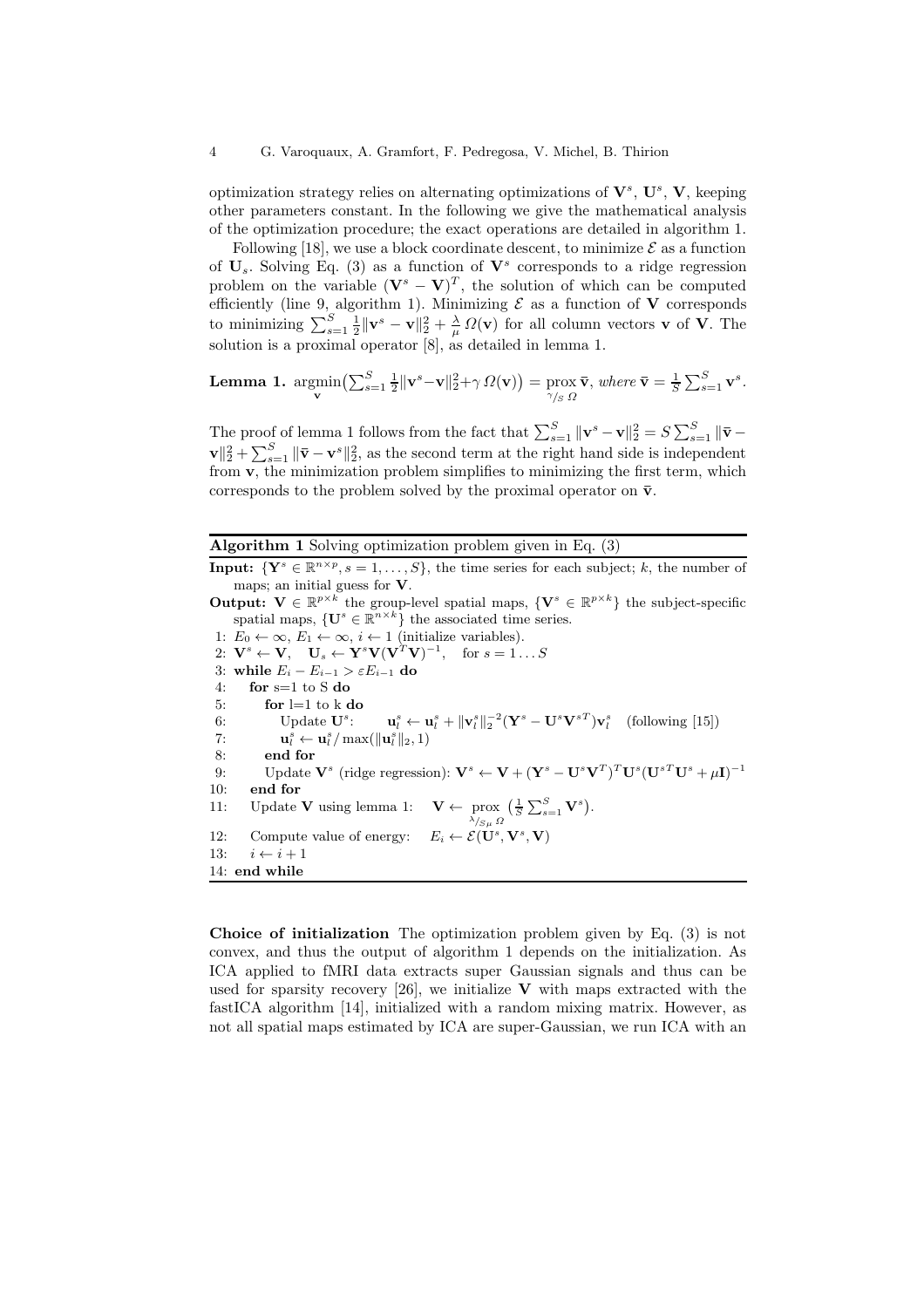increasing model order until it selects  $k$  maps with a positive kurtosis<sup>5</sup>. Note that ICA also solves a non convex problem. We find empirically that this initialization procedure strongly reduces the number of iterations required for convergence compared to initialization with the results of a PCA or to random initialization.

Algorithmic complexity The complexity of one iteration of algorithm 1 can be decomposed in the three contributions, corresponding to the update of each term. First, updating  $\mathbf{U}^s$  for each  $s \in \{1...S\}$  costs  $\mathcal{O}((p+n)k^2 + knp)$ . Second, updating  $\mathbf{V}^s$  requires  $\mathcal{O}(k^3 + k n p)$  operations. Last, the computational cost of updating  $V$  is given by the cost of computing the proximal operator for  $\Omega$ ,  $T_{\Omega}(p)$ , times the number of dictionary elements. Thus the total cost of one iteration is in  $\mathcal{O}(S(k n p + (p+n) k^2 + k^3) + k T_{\Omega}(p))$ . This expression is linear in the total number of samples  $S_n$ . This is important in population studies as, unlike previous work, our approach uses the full multi-subject data set to perform simultaneously denoising and latent factor estimation. In addition, there exist closed-form expressions or efficient algorithms for computing the proximal operator for many interesting choices of  $\Omega$ , in which case algorithm 1 also scales well with  $p$  and can be applied to high-resolution brain images. Note that, due to the size of the datasets, we use randomized projection algorithms to perform truncated SVDs required for initialization and model selection (detailed later).

**Imposing smooth sparsity** Sparsity is typically induced with an  $\ell_1$  prior. However using the  $\ell_1$  norm disregards the fact that the penalized variables are actually spatial maps, hence have an inherent grid structure. In order to promote sparse and spatially coherent maps for  $V$ , and consequently for the  $V^s$ , we propose to use a Smooth-Lasso (SL) penalty [13]. The SL amounts to adding to the Lasso term an  $\ell_2$  penalty on the gradient, which straightforwardly yields:

$$
\Omega_{\text{SL}}(\mathbf{v}) = \|\mathbf{v}\|_1 + \frac{1}{2}\mathbf{v}^T \mathbf{L} \mathbf{v}
$$
\n(4)

where **L** is the Laplacian operator defined on the 3D grid of voxels. The computation of the proximal operator associated to  $\gamma \Omega_{\rm SL}$  is detailed in Algorithm 2. It can be optimized with a fast first order method called FISTA [2] after noticing that the cost function to optimize can be divided in 2 terms. A convex smooth term with Lipschitz gradient formed by  $\frac{1}{2} ||\mathbf{v} - \bar{\mathbf{v}}||^2 + \frac{\gamma}{2} \mathbf{v}^T \mathbf{L} \mathbf{v}$  and a convex term  $\gamma \| \mathbf{v} \|_1$ . The Lipschitz constant of the smooth term is given by  $1 + \gamma \| \mathbf{L} \|$ , where  $\Vert L \Vert$  stands for the spectral norm of the Laplacian operator.

### 4 Model selection and choice of parameters

In this section we detail how the different parameters of the model are set.

Setting the subject-level penalization For a given choice of number of components k, we set the group-level penalization constant  $\mu$  from the data,

<sup>&</sup>lt;sup>5</sup> There is no guarantee that this procedure converges. We have observed empirically that, on fMRI data, high model-order ICA can extract at least 100 super-Gaussian maps. If the procedure does not converge, we suggest reducing  $k$ .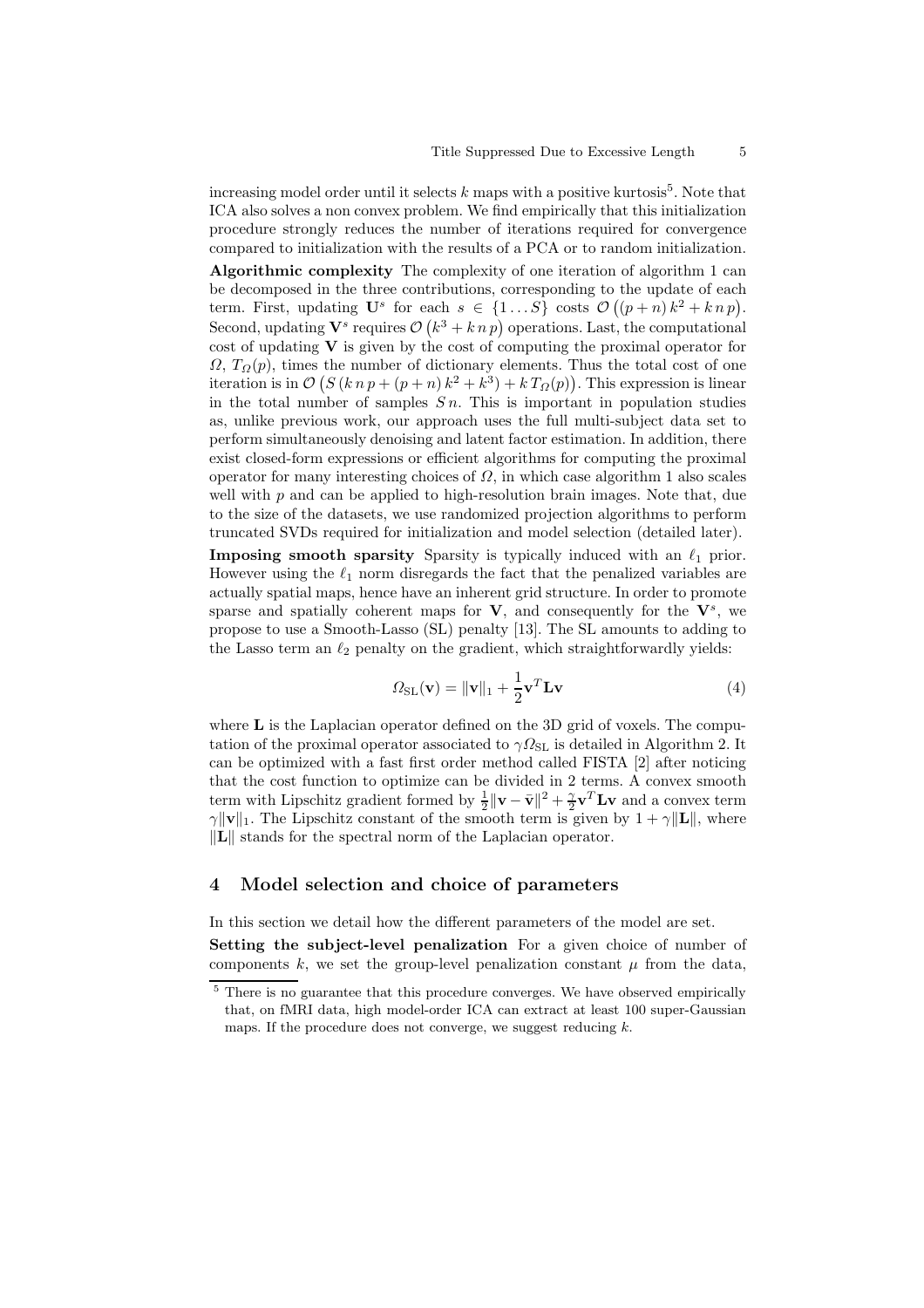Algorithm 2 Proximal operator for the smooth-lasso with FISTA

Input: Spatial map v Output: Denoised map  $v^*$ 1:  $\mathbf{z} = \mathbf{v}^* = \mathbf{v}, \tau = 1, 0 < \kappa < (1 + \gamma ||\mathbf{L}||)^{-1}$ 2: for  $l=1$  to k do 3:  $\mathbf{v}_o = \mathbf{v}^*$  $4:$  $\mathbf{v}^{\star} = s_{\kappa\gamma} (\mathbf{z} - \kappa (\mathbf{z} - \mathbf{v} + \gamma \mathbf{L} \mathbf{z}))$ 5:  $\tau_o = \tau$ 6: ,<br>1+√  $1+4\tau^2$ 2 7:  $\mathbf{z} = \mathbf{v}^* +$  $\tau_o-1$ τ  $(\mathbf{v})$  $^{\star}-\mathbf{v}_o)$ 8: end for s is the element-wise soft-thresholding operator:  $s_{\kappa\gamma}(\cdot) = \text{sign}(\cdot) \max(|\cdot| - \kappa\gamma, 0)$  [11]

by computing estimates of the intra-subject variance  $\sigma$  and the inter-subject variance  $\zeta$ . We first compute a lower bound e on  $n \sigma$  using the variance of the residuals of a PCA of order  $k$  performed on each subject datasets  $\mathbf{Y}^s$ . Indeed a PCA gives the solution to Eq. (1) minimizing  $\sigma$ . Then, we note that, replacing Eq. (2) in Eq. (1), we have  ${\bf Y}^s = {\bf U}^s{\bf V} + {\bf U}^s{\bf F}^s + {\bf E}^s, s = 1...S$ . Thus, we can have a lower bound f on the sum of square of  $\{U^s\mathbf{F}^s + \mathbf{E}^s, s = 1...S\}$  by running a PCA on the concatenated  $\{Y^s, s = 1...S\}$ . If we consider that  $\mathbf{F}^s$  and  $\mathbf{E}^s$  are independent, we have  $f \approx s (n \sigma + k \zeta)$ , thus we set  $\lambda = k/n (f/(s e) - 1)^{-1}$ .

Setting population-level penalization and model order At the subject level, we can compute the likelihood of new data based on the probabilistic model given in Eq. (1). This model corresponds the probabilistic PCA model [24], and relies on the multivariate Gaussian likelihood:

$$
\mathcal{L}(\mathbf{Y}^s | \mathbf{V}^s, \Sigma_{\mathbf{U}}, \sigma) = -\frac{1}{2} \log |\Sigma_{\text{model}}| - \frac{1}{2n} \text{tr}(\mathbf{Y}^s \Sigma_{\text{model}}^{-1} \mathbf{Y}^{sT}) + \text{cste}, \quad (5)
$$

with 
$$
\mathbf{\Sigma}_{\text{model}} = \mathbf{V}^s \mathbf{\Sigma}_{\mathbf{U}} \mathbf{V}^{sT} + \sigma \mathbf{I}
$$
 (6)

Note that while the matrix  $\Sigma_U$  can be very large  $(p \times p)$ , it is of low rank (its rank is given by the rank of  $V^s$ , k). Thus the above likelihood can be computed on large data at a low computational and memory cost using the Woodbury matrix identity and the matrix determinant lemma.

We set the amount of population-level penalization by choosing the parameter  $\lambda$  amongst a grid to maximize the likelihood of left-out data in a 3-fold cross-validation scheme. We apply stratified cross-validation: in each fold, we learn the model on two-thirds of each subject's dataset, and test on the left out third. We choose to split the data for each subject rather than splitting the population by leaving some subjects out, as we are interested in learning maps that give good models for each subject, rather than a model of variability across the population. We also apply cross-validation to select the model order  $k$ , i.e. the number of dictionary elements. However, as already noted in [21], setting a high model order may only lead to a saturation of the likelihood of left-out data, and not a decrease. In addition, at high model-order the model can learn patterns that account for subject-to-subject variability, as we will see on simulated data.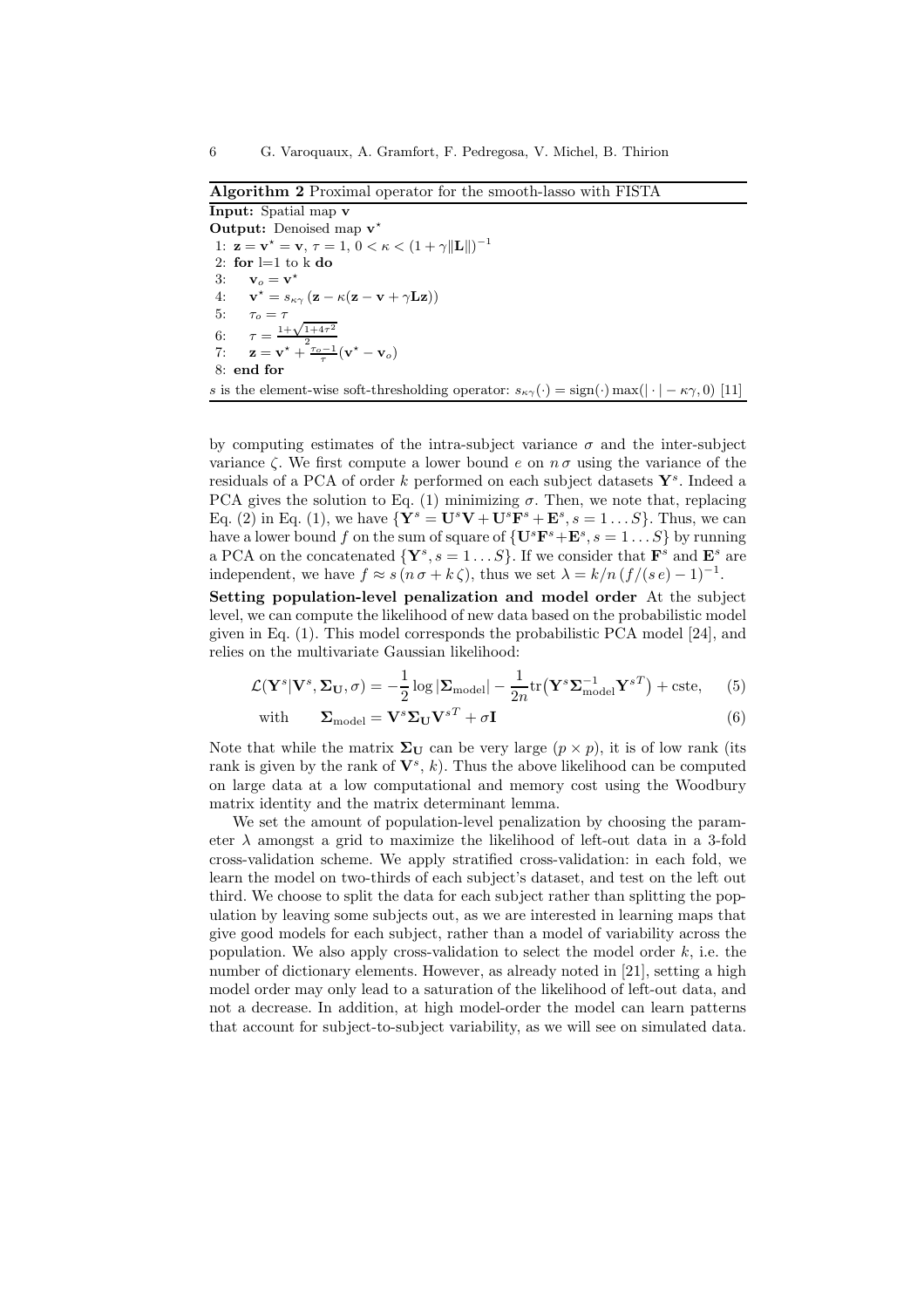## 5 Simulation study

Synthetic data generation We generate latent spatial maps that match the spatial structure of functional networks or artifact present in the fMRI signal. From these maps, we generate observations by mixing them with random time series and adding random spatially-correlated Gaussian noise. To create the latent spatial maps, we use a blob model: each map is made of a few cones-shaped localized patterns, the position and size of which are chosen randomly (see Fig. 1). The number of blobs on each map is given by a binomial distribution corresponding to 3 trials with 50% success rate. Maps are generated one after the other with blob positions chosen randomly, but avoiding overlap between blobs across maps. In addition, we generate subject-specific latent spatial maps by adding an isotropic, Gaussian-distributed, jitter on the blobs position and width.

Empirical results on synthetic data Synthetic datasets of 12 subjects, with 5 latent spatial maps, 150 time points, and  $50\times50$  spatial grids were generated. In Fig. 1, we represent generated population maps for a smoothness of 2 pixels and a jitter of 3 pixels, as well as the corresponding estimates by different methods: thresholded ICA for sparse recovery [26],  $\ell_1$ -penalized sparse PCA (SPCA), and MSDL. On this dataset, the three methods find similar maps, but thresholded ICA displays more high-frequency noise. In Fig. 2, we display the subject-specific maps estimated by our method. We can see that the method makes a compromise between fitting the observed noisy subject-level data, and finding the same latent factors across subjects. As a result, the subject-specific maps capture the intersubject variability, but also some observation noise. To quantify the quality of the recovery, we have generated 30 datasets, with varying amount of betweensubject spatial jitter and spatial smoothness of the observation noise. For each of these datasets, we compute the best assignment matching the estimated maps with the ground truth using the Kuhn-Munkres algorithm<sup>[20]</sup> to maximize crosscorrelation. In Fig 5 we report the average cross-correlation across all maps and synthetic datasets for the population-level maps, but also for the subject-specific maps for which the ground truth is compared to the corresponding estimated subject-specific map in the case of the MSDL approach, and to the estimated population mean for other methods. We find that thresholded ICA is always the worst performer. If there is no spatial jitter across subjects, MSDL and SPCA perform similarly for the recovery of population-level maps, but SPCA outperforms MSDL for the recovery of subject-level maps. This can be explained by the fact that, in this case, the subject-level specificities learned are observation noise: our heuristic over-estimates  $\mu$ . When there is indeed subject variability, MSDL outperforms only slightly SPCA for the estimation of population maps, but more clearly for the estimation of individual maps.

In Fig. 3, we report the likelihood of left-out data in a 3-fold cross-validation for varying model order, with a synthetic dataset comprising 5 spatial latent factors. We can can see that if the subject-specific observation noise is not smooth, and there is no spatial jitter across subjects, the likelihood reaches a plateau for a specified model order corresponding to the ground truth. However, if the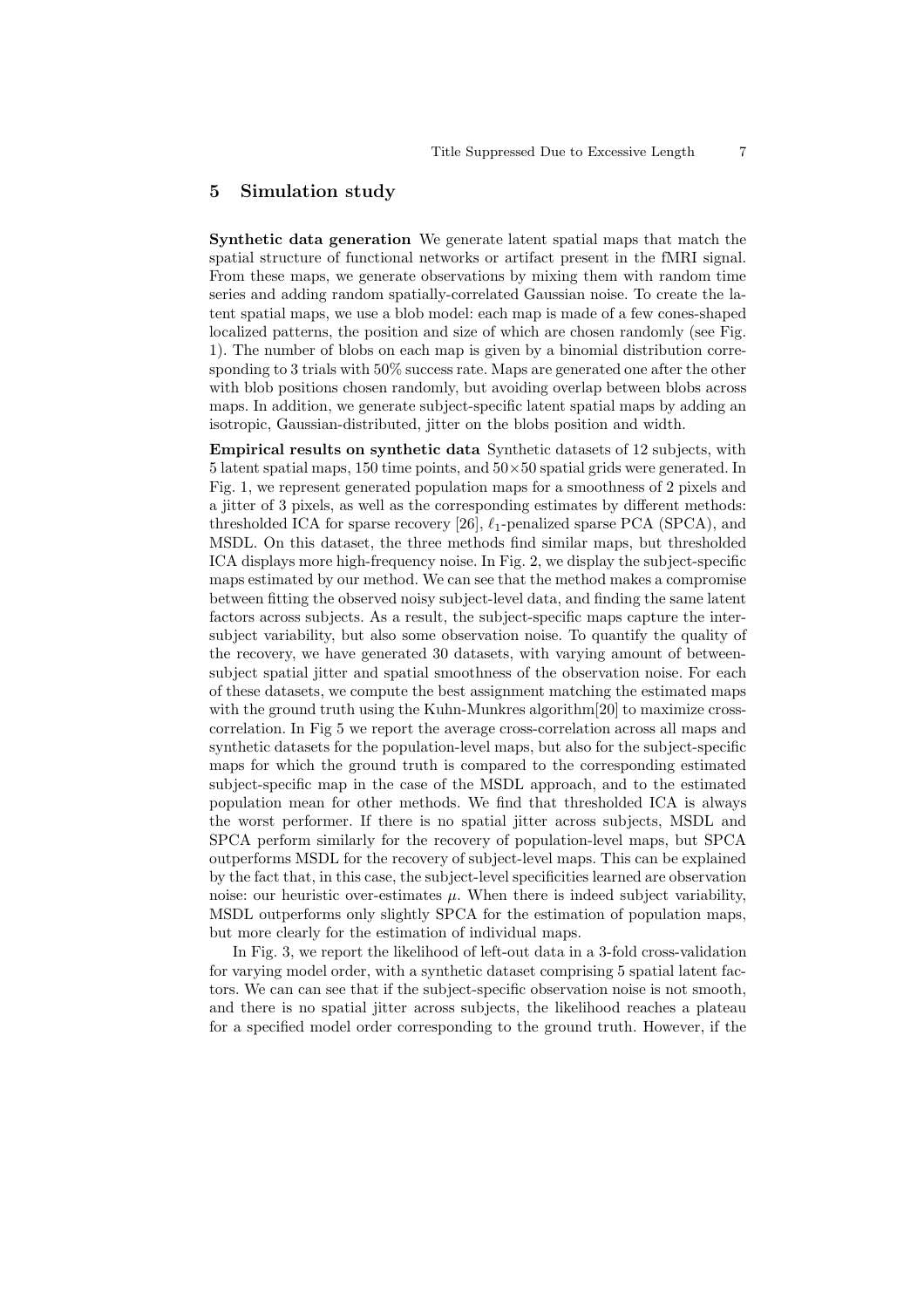Fig. 1. Population-level maps: V. a. Ground truth

b. Maps estimated by thresholded ICA, the ground truth is outlined in black.

c. Maps estimated by sparse PCA

d. Maps estimated by our multisubject dictionary learning model

e. Raw observations

Left-out data likelihood

ICA

Fig. 2. Subject-specific maps estimated by our multi-subject dictionary learning model: each row corresponds to a different subject. The subject-specific ground truth is outlined in black, while the populationlevel ground truth is outlined in light gray.

> $\overline{10}$ -a

 $\overline{12}$ 



**SPCA** 

Fig. 3. Likelihood of left out data in a 3-fold stratified cross-validation with the different methods. Left: synthetic data for varying level of observation noise spatial smoothness and of subject-variability jitter; right: resting-state fMRI data.

 $\frac{1}{4}$ 

 $\frac{1}{14}$   $\frac{1}{2}$   $\frac{1}{4}$   $\frac{1}{6}$   $\frac{1}{8}$   $\frac{1}{10}$   $\frac{1}{2}$   $\frac{1}{2}$ <br>Number of dictionnary elements

Smoothness=2. litter=3

 $6\quad 8\quad 10\quad 12\quad 14$ 

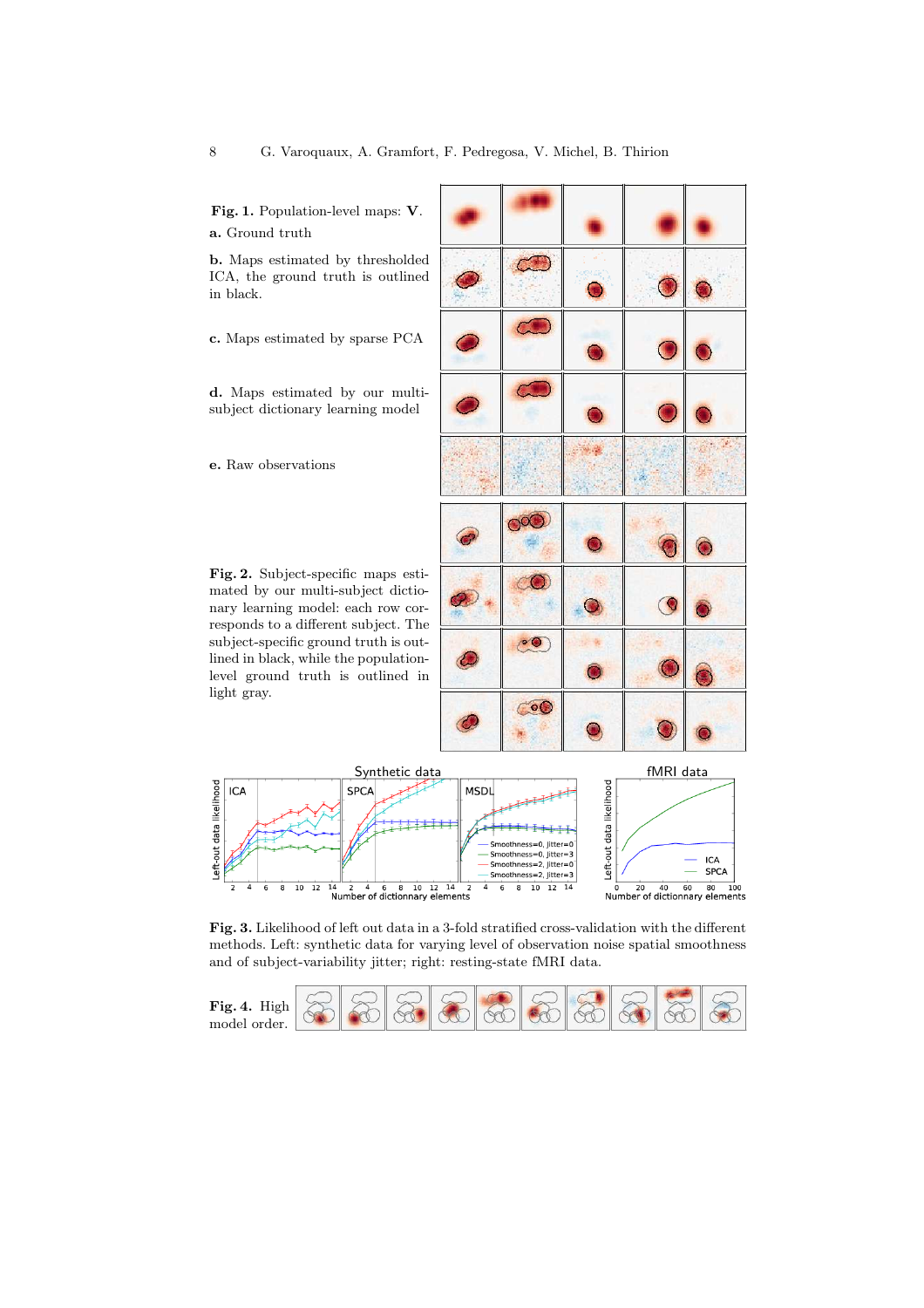

observation noise is spatially smooth, and thus violates the i.i.d. hypothesis, the likelihood always increases with model order. In the presence of between-subject spatial jitter, the maps learned are structured and correspond to spatial gradients of the blobs (see Fig 4), i.e. patterns that fit the between-subject variability.

# 6 An atlas of functional regions for spontaneous activity

We apply our multi-subject dictionary learning method to an fMRI dataset of 20 healthy subjects scanned twice in a resting task, eyes closed. Each session is comprised of 244 brain volumes acquired with a repetition time of 2.4 s. After correction for slice timing differences, motion correction and inter-subject spatial normalization using SPM5, we extract the time series on a mask of the brain, resulting in roughly 500 samples per subject, and 25 000 features – a dataset of 2 Go. We center and variance normalize the time series before dictionary learning.

We have measured by 3-fold cross validation the likelihood of left-out data as a function of model order for ICA and SPCA, but because of lack of time and computing resource not for MSDL (see Fig. 3). We find that the likelihood saturates at a model order of 40 with ICA, thus in the following we choose  $k = 40$ . In Fig. 7 we display an outline at 33% of the maximum value for all the dictionary elements learned using MSDL. We find that these spatial maps segment the major sources of signal in the Echo-Planar Imaging volumes, that is the gray-matter functional regions that generate the Blood Oxygen-Level Dependent signal (Fig. 6 a and b), as well as sources of artifacts such as the ventricles, the circle of Willis (Fig.  $6$  c), or the white matter (Fig.  $6$  d). The estimated maps separate well these salient features from the background as they are mostly sparse. This is in contrast with ICA maps, such as those presented in [9] that are most-often thresholded to a high-value, hiding a noisy background as can be seen in unthresholded maps reported by [26].

For functional studies without known experimental design, such as restingstate, the interesting point is that the gray matter is divided in a set of localized spatial maps that can be seen as an atlas of functional regions present in brain spontaneous fully estimated from the fMRI data. In addition, this division of the brain is consistent with current anatomo-functional knowledge. For instance, in the primary areas, it follows the known topographic maps (see Fig. 7). It is also interesting to note that the parietal lobe, considered as a major functional hub, yields the finest parcellation. As a reference, we also report the corresponding spatial maps estimated with ICA and SPCA on Fig. 8. We find that the maps estimated by ICA outline similar regions but display more high spatial frequency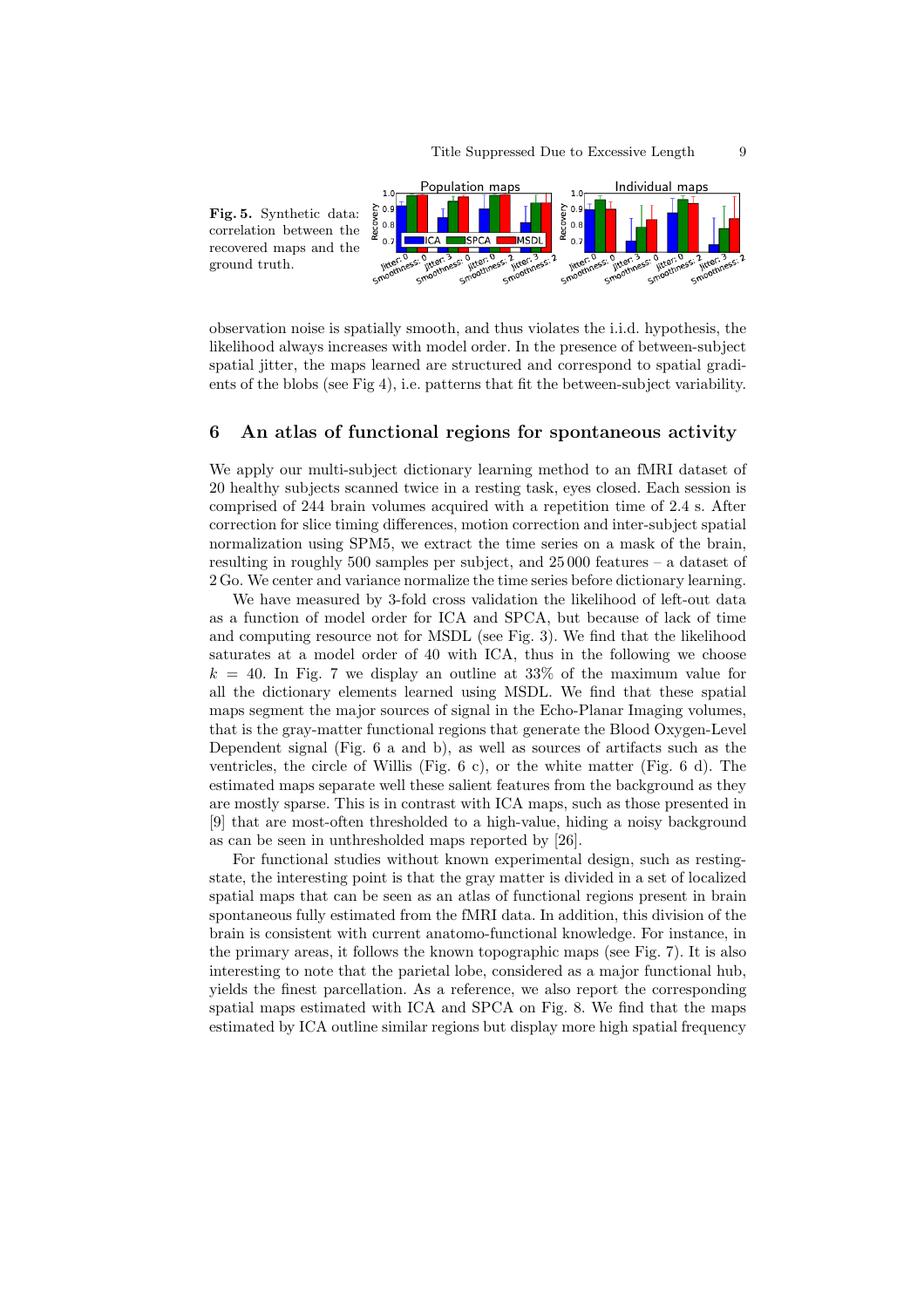noise with many different connected components. A few SPCA maps display a scattered, salt-and-pepper like sparsity pattern. This can be explained by the presence of highly spatially-correlated noise: the  $\ell_1$  penalization tends to choose only one voxel to represent a group of highly-correlated features.

In Fig. 9, we display the outline of the dictionary element corresponding to the Calcarine sulcus for 5 subjects, showing the population-level latent map in addition to the subject-specific map. We can see that the subject-specific map matches better the outline of a gray-matter segmentation –performed using SPM5 on anatomical T1 images– than the population-level map, although at no point anatomical scans were used in the dictionary-learning procedure.

### 7 Conclusion

The contributions of this work are two-fold. In a statistical learning context, we formulate a new problem, that of learning subject-specific latent factors that match an inter-subject model with explicit variability terms, and we give an efficient algorithm to solve this problem. Importantly, this algorithm separates the problem of learning loadings and subject-level latent factors, from denoising population-level latent factors using proximal operators. There is a rich literature concerned with proximal-based image denoising [8] and the problem we introduce should be further addressed with other proximal operators, such as total variation or structured sparsity [19] for which there exist efficient algorithms.

In a brain imaging context, we address the challenge of segmenting brain regions from spontaneous activity and pave the path for establishing a reference probabilistic functional atlas of this on-going brain activity. Unlike previous methods, our approach controls the amount of signal not fitted by the model at the subject level and at the population level. Using realistic simulations as well as resting-state fMRI data, we have shown that our procedure can i) at the population level extract contrasted spatial maps that are consistent with current anatomo-functional knowledge and ii) at the individual level adapt these maps to individual spatial configurations. Given the population-level atlas, individual maps for a new subject can be estimated at a small computational cost with the same subject-level model. This procedure thus gives a principled method for defining subject-specific regions to use in a functional-connectivity study, for instance to guide diagnosis or prognosis.

## References

- 1. Archambeau, C., Bach, F.: Sparse probabilistic projections. Adv NIPS (2008)
- 2. Beck, A., Teboulle, M.: A fast iterative shrinkage-thresholding algorithm for linear inverse problems. SIAM Journal on Imaging Sciences 2(1), 183 (2009)
- 3. Beckmann, C.F., Smith, S.M.: Probabilistic independent component analysis for functional magnetic resonance imaging. Trans Med Im 23, 137 (2004)
- 4. Bell, A., Sejnowski, T.: An information-maximization approach to blind separation and blind deconvolution. Neur. Comp 7, 1129 (1995)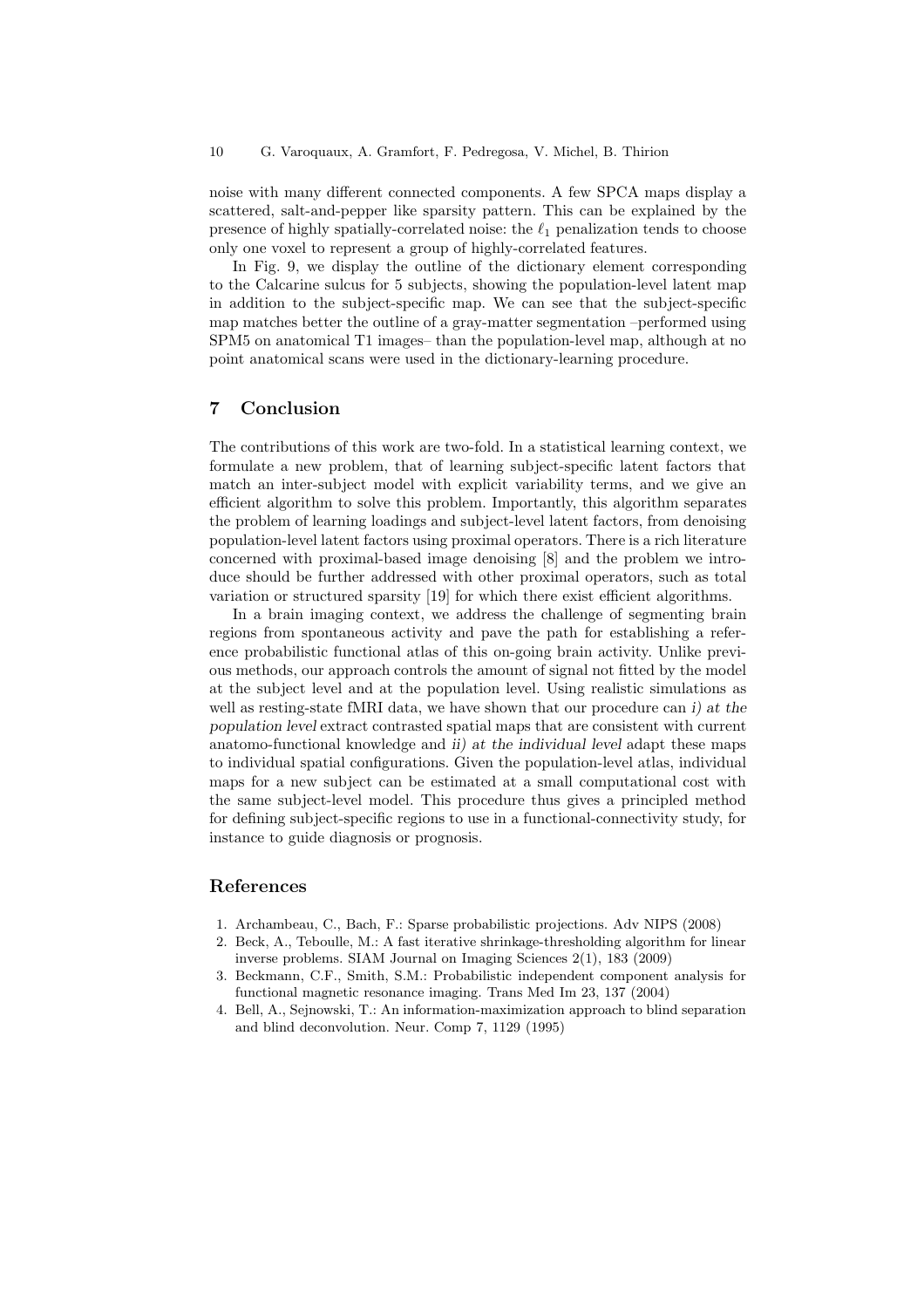

Fig. 6. Population-level maps estimated by MSDL: (a) default mode network, (b) thalamus, pallidum and caudate, (c) vascular system, including the circle of Willis, (d) white matter. The maps are not thresholded but reflect the sparsity pattern.

Fig. 7. Outlines at 33% of all dictionary elements estimated by MSDL for 2 different set of cutting planes. The motor system is divided in (1) dorsal, (2) lateral, and (3) ventral regions. Similarly, the visual system is divided in (4) a primary region centered on the Calcarine sulcus, overlapping with (5) a region centered on the striate cortex, and (6) extrastriate regions.  $(7), (8)$ : fine details of the vascular system segmented in several maps.





Fig. 8. Outlines at 33% of all ICA (left) and SPCA (right) dictionary elements.

Fig. 9. Dictionary element corresponding to the Calcarine sulcus overlaid on the gray matter map for different subjects.